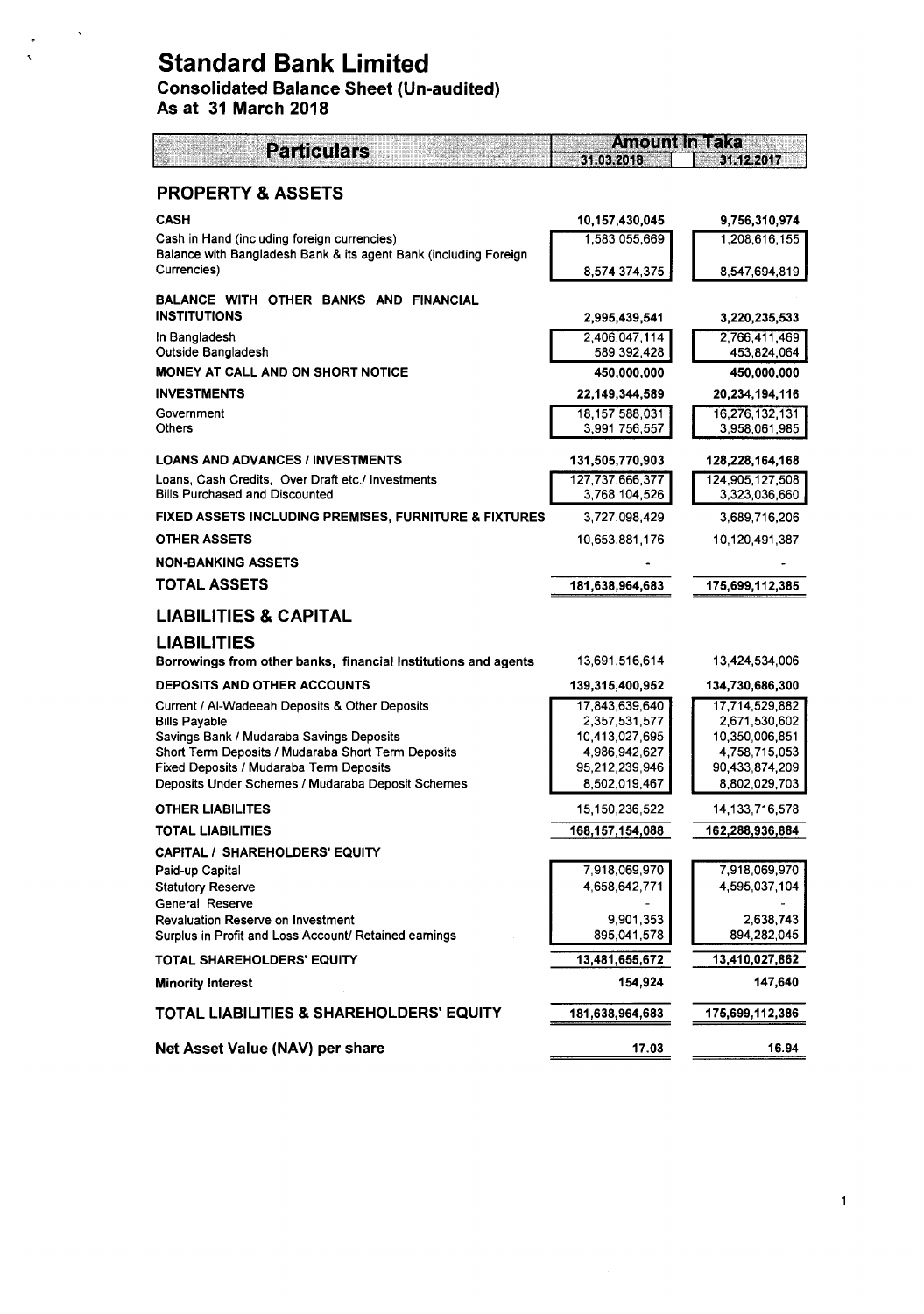### Standard Bank Limited Consolidated Balance Sheet (Un-audited) As at 31 March 2018

| <b>Particulars</b>                                            | <b>Amount in Taka</b> |                |  |  |
|---------------------------------------------------------------|-----------------------|----------------|--|--|
|                                                               | 31.03.2018            | 31.12.2017     |  |  |
| <b>OFF-BALANCE SHEET ITEMS</b>                                |                       |                |  |  |
| <b>CONTINGENT LIABILITIES</b>                                 |                       |                |  |  |
| <b>Acceptances and Endorsements</b>                           | 14,899,287,526        | 15,969,566,926 |  |  |
| Letters of Guarantee                                          | 10,968,748,096        | 10,173,507,297 |  |  |
| Irrevocable Letters of Credit                                 | 15,528,289,246        | 11,388,114,825 |  |  |
| <b>Bills for Collection</b>                                   | 4,553,091,557         | 4,388,679,552  |  |  |
| <b>Other Contingent Liabilities</b>                           |                       |                |  |  |
| TOTAL:                                                        | 45,949,416,424        | 41,919,868,600 |  |  |
| <b>OTHER COMMITMENTS:</b>                                     |                       |                |  |  |
| Documentary credits and short term trade-related transactions |                       |                |  |  |
| Forward assets purchased and forward deposits placed          |                       |                |  |  |
| Undrawn note issuance and revolving underwriting facilities   |                       |                |  |  |
| Undrawn formal standby facilities, credit lines and other     |                       |                |  |  |
| commitments                                                   |                       |                |  |  |

TOTAL OFF - BALANCE SHEET ITEMS

45,949,416,424

Acting Company Secretary

41,919,868,600

**Head of** 

**Additional Managing Director** 

irector

**Ong Director** 

Chairman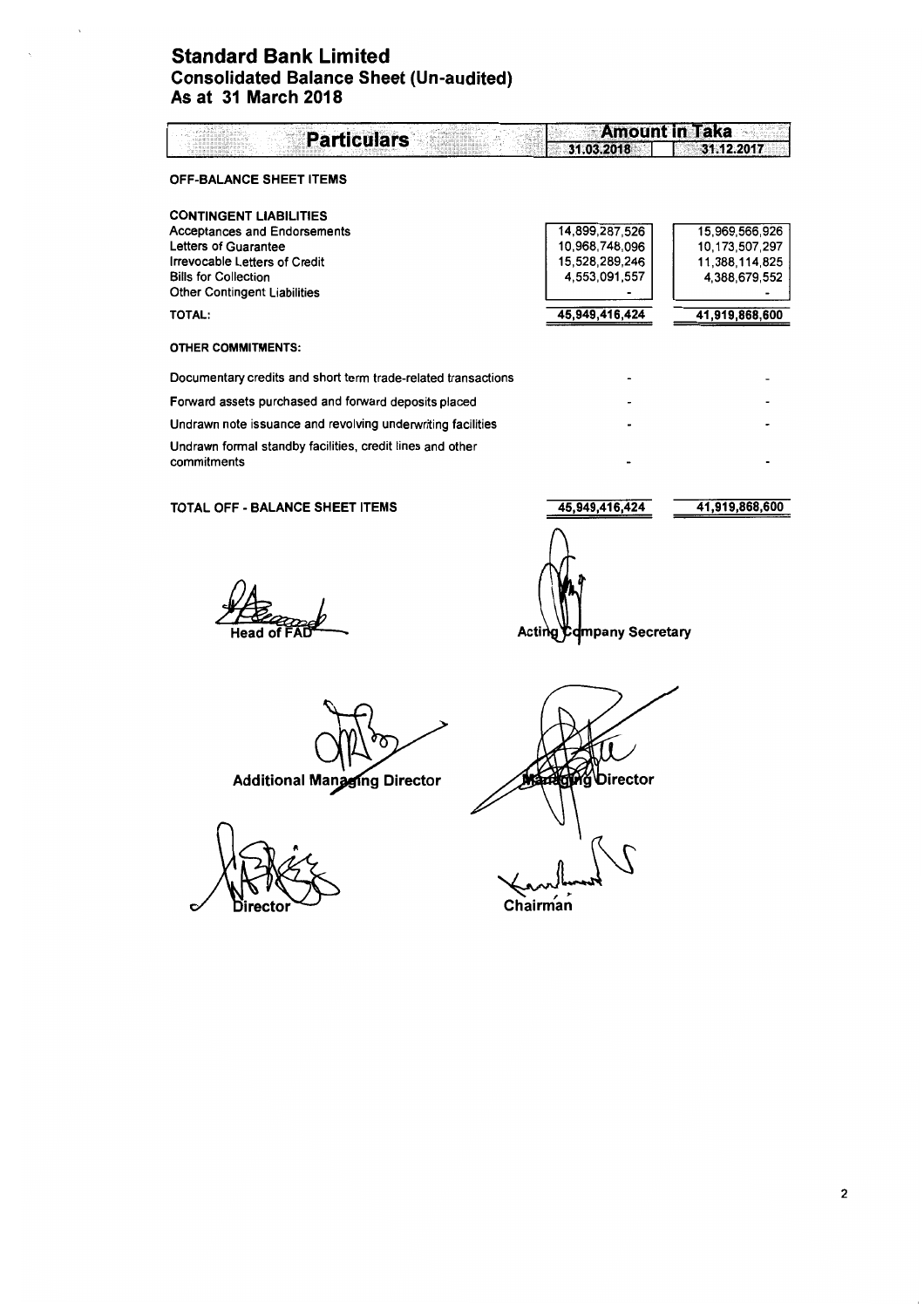### **Standard Bank Limited Consolidated Profit and Loss Account (Un-audited) for the quarter ended 31 March 2018**

|                                                                                              | <b>Amount in Taka</b>                   |                                         |
|----------------------------------------------------------------------------------------------|-----------------------------------------|-----------------------------------------|
| <b>Particulars</b>                                                                           | January , 2018 to<br><b>Mrach, 2018</b> | January , 2017 to<br><b>Mrach, 2017</b> |
| Interest Income / Profit on Investment                                                       | 3,149,659,828                           | 2,475,198,823                           |
| Interest / Profit paid on Deposits & Borrowings etc.<br>Net Interest / Profit on Investments | 2,260,682,523<br>888,977,306            | 1,756,596,157<br>718,602,666            |
|                                                                                              |                                         |                                         |
| <b>Investment Income</b><br>Commission, Exchange Earnings & Brokerage                        | 356,415,897<br>273,817,234              | 392,279,375<br>276,379,026              |
| Other Operating Income                                                                       | 72,192,730                              | 63,320,455                              |
| TOTAL OPERATING INCOME ( A )                                                                 | 702,425,860<br>1,591,403,166            | 731,978,855<br>1,450,581,522            |
|                                                                                              |                                         |                                         |
| Salary & Allowances<br>Rent, Taxes, Insurance, Electricity etc.                              | 451,726,609<br>147,266,130              | 434,693,459<br>122,808,676              |
| <b>Legal Expenses</b>                                                                        | 4,734,790                               | 4,088,930                               |
| Postage, Stamp, Telecommunication etc.                                                       | 10,347,742                              | 9,577,454                               |
| Stationery, Printing, Advertisement etc.                                                     | 18,538,413                              | 14,210,163                              |
| Managing Director's salary & fees                                                            | 2,010,000                               | 2,010,000                               |
| Directors' Fee & Other benefits                                                              | 2,035,628                               | 2,439,698                               |
| <b>Audit Fees</b>                                                                            | 23,000                                  |                                         |
| Charges on loan losses<br>Depreciation and Repair of Bank's Assets                           | 2,599,033<br>62,215,596                 | 12,000,000<br>50,321,608                |
| <b>Other Expenses</b>                                                                        | 113,392,177                             | 88,197,130                              |
| TOTAL OPERATING EXPENSES (B)                                                                 | 814,889,118                             | 740,347,119                             |
| Profit / (Loss) Before Provision ( C ) = ( A - B)                                            | 776,514,047                             | 710,234,403                             |
| <b>Provision for Loans/ investments</b>                                                      |                                         |                                         |
| <b>Specific Provision</b>                                                                    | 436,049,027                             | 303,841,731                             |
| <b>General Provision</b>                                                                     | 0.00                                    | 10.445,775                              |
| Provision for Off-Balance Sheet items                                                        |                                         | 190,790                                 |
| Provision for diminution in value of investments                                             | 17,099,476                              | (47, 074, 573)                          |
| Provision for impairment of client margin loan                                               | 13,272,797                              | 55,213,038                              |
| <b>Other Provision</b><br>Total Provision (D)                                                | 466,421,300                             | 322,616,761                             |
| Total Profit / (Loss) before Taxes (E)=( C - D)                                              | 310,092,747                             | 387,617,642                             |
| <b>Provision for Taxation</b>                                                                | 244,449,693                             | 234,193,588                             |
| <b>Current Tax</b>                                                                           | 244,449,693                             | 234,193,588                             |
| Deferred Tax                                                                                 |                                         |                                         |
| Net Profit / (Loss) after Taxation :<br>Retained earnings brought forward from previous year | 65,643,055<br>893,004,190               | 153,424,054<br>832,023,661              |
| Net Profit available for distribution<br><b>Appropriations:</b>                              | 958,647,245                             | 985,447,715                             |
| <b>Statutory Reserve</b>                                                                     | 63,605,667                              | 66,126,061                              |
| Proposed Bonus Shares                                                                        |                                         |                                         |
| <b>Retained Earnings carried forward</b>                                                     | 895,041,578                             | 919,321,654                             |
| <b>Consolidatd Earning per Share (EPS):</b>                                                  | 0.08                                    | 0.19                                    |
| <b>Bank Earning per Share (EPS):</b>                                                         | 0.10                                    | 0.14                                    |
|                                                                                              | Acting Company Secretary                |                                         |
| <b>Additional Managing Director</b>                                                          |                                         | irector                                 |
|                                                                                              | Chairman                                |                                         |

ساء بال

 $\sim$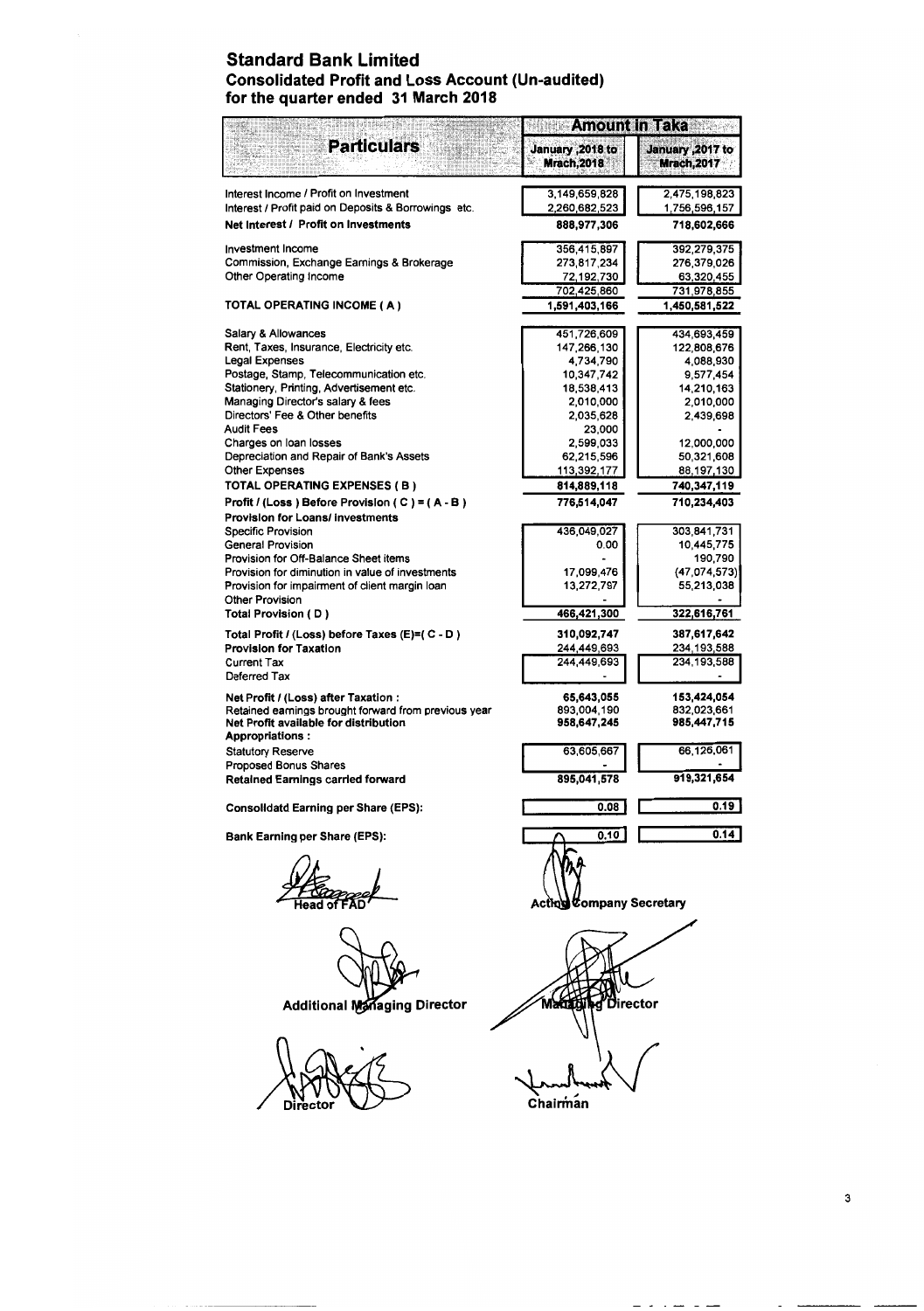### **Standard Bank Limited Consolidated Cash Flow Statement (Un-audited) for the quarter ended 31 March 2018**

|                                                                                                  | <b>Amount in Taka</b>                   |                                        |  |  |
|--------------------------------------------------------------------------------------------------|-----------------------------------------|----------------------------------------|--|--|
| <b>Particulars</b>                                                                               | January , 2018 to<br><b>Mrach, 2018</b> | January ,2017 to<br><b>Mrach, 2017</b> |  |  |
|                                                                                                  |                                         |                                        |  |  |
| A) CASH FLOWS FROM OPERATING ACTIVITIES<br>Interest receipts in Cash                             |                                         |                                        |  |  |
| Interest payments in Cash                                                                        | 3,347,024,228<br>(2,360,268,870)        | 2,796,450,831<br>(1,455,546,212)       |  |  |
| Dividend receipts                                                                                | 8,697,410                               | 8.697.410                              |  |  |
| Fee and commission receipts in Cash                                                              | 159,433,130                             | 178,981,095                            |  |  |
| Recoveries on loans previously written off                                                       |                                         |                                        |  |  |
| Cash Payments to employees                                                                       | (453,736,609)                           | (436, 703, 459)                        |  |  |
| Cash Payments to suppliers<br>Income taxes paid                                                  | (18, 538, 413)<br>(215, 181, 575)       | (14, 210, 163)                         |  |  |
| Receipts from other operating activities                                                         | 71,238,256                              | (243,091,785)<br>74,440,564            |  |  |
| Payments for other operating activities                                                          | (266,747,145)                           | (228, 877, 465)                        |  |  |
| Cash generated from operating activities before changes in                                       | 271,920,411                             | 680,140,816                            |  |  |
| operating assets and liabilities<br>Increase / (Decrease) in operating assets and liabilities    |                                         |                                        |  |  |
| Statutory deposits                                                                               |                                         |                                        |  |  |
| Purchase of trading securities                                                                   | (33,694,572)                            | 3, 373, 128, 185                       |  |  |
| Loans and advances to other banks                                                                |                                         |                                        |  |  |
| Loans and advances to customers<br>Other assets                                                  | (3, 277, 606, 735)                      | (1,087,845,777)                        |  |  |
| Deposits from other banks                                                                        | (170, 353, 031)<br>(3,670,000,000)      | (324, 760, 097)<br>(3,320,000,000)     |  |  |
| Deposits from customers                                                                          | 8,354,300,999                           | 1,250,523,657                          |  |  |
| Other liabilities account of customers                                                           |                                         |                                        |  |  |
| <b>Trading liabilities</b>                                                                       | 266,982,608                             | 702,223,886                            |  |  |
| Other liabilities                                                                                | 232,097,613                             | 206,017,252                            |  |  |
|                                                                                                  | 1,701,726,882                           | 799,287,106                            |  |  |
| Net cash flows from operating activities (A)<br><b>B) CASH FLOWS FROM INVESTING ACTIVITIES</b>   | 1,973,647,293                           | 1,479,427,922                          |  |  |
| Proceeds from sale of non-trading securities                                                     |                                         |                                        |  |  |
| Payments for Purchase of securities                                                              |                                         |                                        |  |  |
| Purchase of property, plant & equipment                                                          | (37, 515, 027)                          | (44, 718, 460)                         |  |  |
| Sale of property, plant & equipment                                                              |                                         | 567,805                                |  |  |
| Purchase / sale of subsidiary                                                                    |                                         |                                        |  |  |
| Net cash flow from investing activities (B)                                                      | (37, 515, 027)                          | (44, 150, 655)                         |  |  |
| C) CASH FLOWS FROM FINANCING ACTIVITIES<br>Received from issue of loan capital and debt security |                                         |                                        |  |  |
| Received for redemption of loan capital and debt security                                        |                                         |                                        |  |  |
| Receipts from issue of ordinary shares                                                           |                                         |                                        |  |  |
| Dividends paid                                                                                   |                                         |                                        |  |  |
| Net cash flow from financing activities (C)                                                      |                                         |                                        |  |  |
| D) NET INCREASE/(DECREASE) IN CASH AND CASH EQUIVALENTS (A+B+C)                                  | 1,936,132,266                           | 1,435,277,267                          |  |  |
| E) EFFECTS OF EXCHANGE RATE CHANGES ON CASH AND CASH EQUIVALENTS                                 | 114,384,104                             | 97,397,930                             |  |  |
| F) CASH AND CASH EQUIVALENTS AT BEGINNING OF THE YEAR                                            | 29,700,039,895                          | 25,562,935,476                         |  |  |
| G) CASH AND CASH EQUIVALENTS AT END OF THE QUARTER (D+E+F)                                       | 31,750,556,264                          | 27,095,610,673                         |  |  |
|                                                                                                  |                                         |                                        |  |  |
| CASH AND CASH EQUIVALENTS AT END OF THE QUARTER                                                  |                                         |                                        |  |  |
| Cash in hand (including foreign currencies)                                                      | 1,583,055,669                           | 1,028,175,111                          |  |  |
| Balance with Bangladesh Bank and its agent bank(s)( including foreign<br>currencies)             | 8,574,374,375                           | 7,789,630,770                          |  |  |
| Balance with other Banks and financial institutions                                              | 2,995,439,541                           | 1,432,450,489                          |  |  |
| Money at Call and Short Notice                                                                   | 450,000,000                             | 980,000,000                            |  |  |
| Govt. Security/Reverse repo (Less:Revaluation Reserve on Investment)                             | 18, 144, 702, 578                       | 15,861,088,503                         |  |  |
| Prize Bonds                                                                                      | 2,984,100                               | 4,265,800                              |  |  |
|                                                                                                  | 31,750,556,264                          | 27,095 <u>,610,673</u>                 |  |  |
| Net Operating Cash Flows (NOCF) per Share                                                        | 2.49                                    | 1.87                                   |  |  |
| These financial statements should be read in conjunction with annexed riotes                     |                                         |                                        |  |  |
|                                                                                                  |                                         |                                        |  |  |
|                                                                                                  |                                         |                                        |  |  |
|                                                                                                  |                                         |                                        |  |  |
|                                                                                                  | <b>Acting Confpany Secretary</b>        |                                        |  |  |
|                                                                                                  |                                         |                                        |  |  |
|                                                                                                  |                                         |                                        |  |  |
|                                                                                                  |                                         |                                        |  |  |
|                                                                                                  |                                         |                                        |  |  |
|                                                                                                  |                                         |                                        |  |  |
| <b>Additional Mapaging Director</b>                                                              | Director                                |                                        |  |  |
|                                                                                                  |                                         |                                        |  |  |
|                                                                                                  |                                         |                                        |  |  |
|                                                                                                  |                                         |                                        |  |  |
|                                                                                                  |                                         |                                        |  |  |
|                                                                                                  |                                         |                                        |  |  |
| Chairman                                                                                         |                                         |                                        |  |  |

 $\ddot{\phantom{0}}$ 

×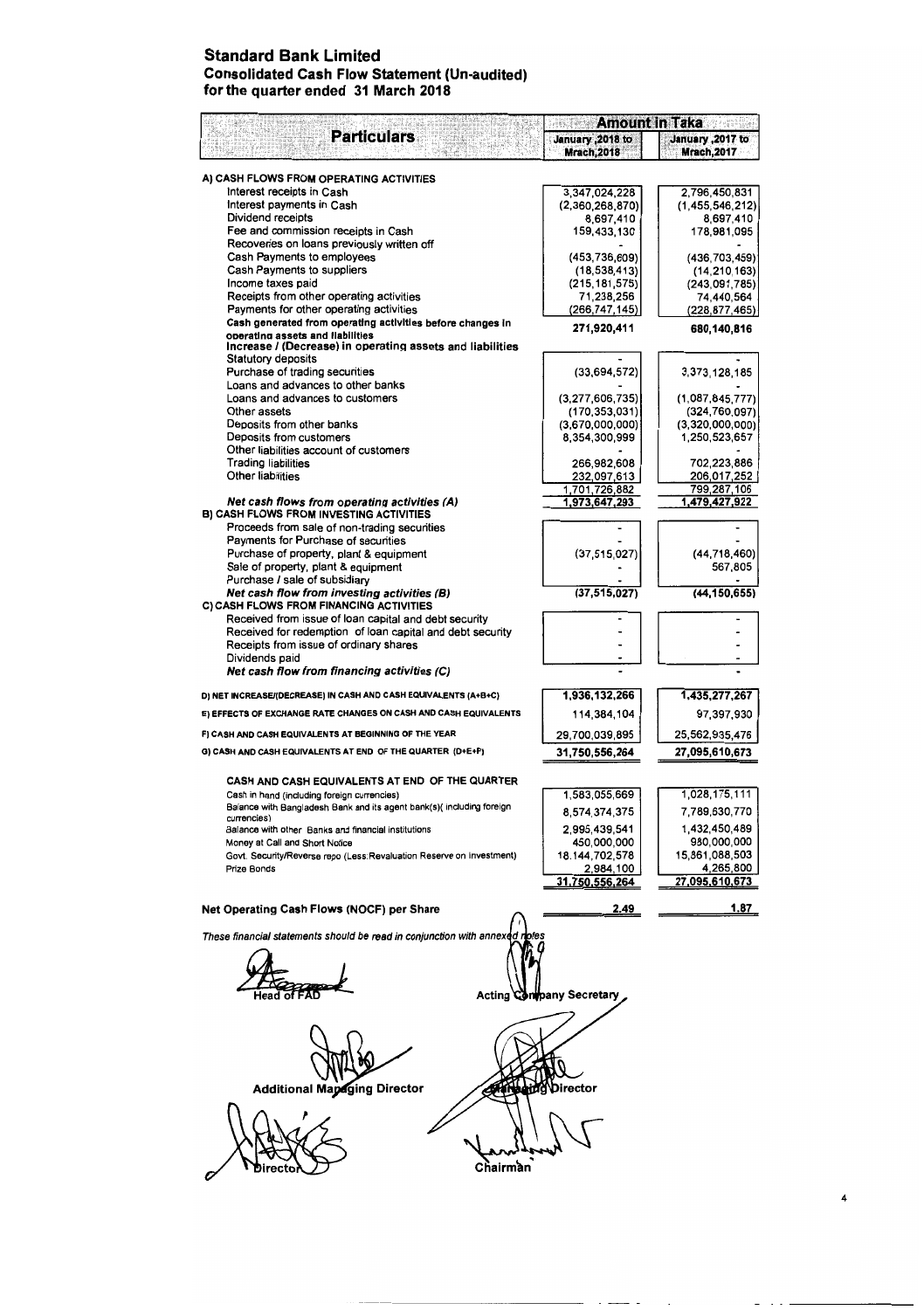### Standard Bank Limited Consolidated Statement of Changes in Shareholders' Equity (Un-audited) for the quarter ended 31 March 2018

|                                                                 |                        |                                    | (Amount in Taka)                   |                                                          |                                         |                |  |  |
|-----------------------------------------------------------------|------------------------|------------------------------------|------------------------------------|----------------------------------------------------------|-----------------------------------------|----------------|--|--|
| <b>Particulars</b>                                              | <b>Paid up Capital</b> | <b>Statutory</b><br><b>Reserve</b> | <b>Minority</b><br><b>Interest</b> | <b>Revaluation</b><br>gain/loss on<br><b>Investments</b> | <b>Profit &amp; Loss</b><br>surplus A/c | <b>Total</b>   |  |  |
| Balance as on 1-1-2018                                          | 7,918,069,970          | 4,595,037,104                      | 147,640                            | 2,638,743                                                | 894,282,045                             | 13,410,175,502 |  |  |
| Prior years adjustement                                         |                        |                                    |                                    |                                                          |                                         |                |  |  |
| Changes in accounting policy                                    |                        |                                    |                                    |                                                          |                                         |                |  |  |
| <b>Restated Balance</b>                                         | 7,918,069,970          | 4,595,037,104                      | 147,640                            | 2,638,743                                                | 894,282,045                             | 13,410,175,502 |  |  |
| Surplus/Deficit on revaluation of properties                    |                        |                                    |                                    |                                                          |                                         |                |  |  |
| Adjustment of last year revaluation gain on<br>investments      |                        |                                    |                                    | (2,638,743)                                              |                                         | (2,638,743)    |  |  |
| Surplus/Deficit on revaluation of investment                    |                        |                                    |                                    | 9,901,353                                                |                                         | 9,901,353      |  |  |
| Currency translation difference                                 |                        |                                    |                                    |                                                          | (1, 270, 572)                           | (1, 270, 572)  |  |  |
| Net gains and losses not recongnised in the<br>income statement |                        |                                    |                                    |                                                          |                                         |                |  |  |
| Addition during the period                                      |                        |                                    |                                    |                                                          |                                         |                |  |  |
| Adjustment of last year                                         |                        |                                    |                                    |                                                          |                                         |                |  |  |
| Net profit for the period                                       |                        |                                    |                                    |                                                          | 65,643,055                              | 65,643,055     |  |  |
| Dividends (Cash & Bonus shares)                                 |                        |                                    |                                    |                                                          |                                         |                |  |  |
| Minority Interest                                               |                        |                                    | 7.284                              |                                                          | (7.284)                                 |                |  |  |
| <b>Issue of Right Shares</b>                                    |                        |                                    |                                    |                                                          |                                         |                |  |  |
| Appropriation made during the year                              |                        | 63,605,667                         |                                    |                                                          | (63,605,667)                            |                |  |  |
| <b>Balance as on 31.03.2018</b>                                 | 7,918,069,970          | 4,658,642,771                      | 154,924                            | 9,901,353                                                | 895,041,578                             | 13,481,810,596 |  |  |
| <b>Balance as on 31.03.2017</b>                                 | 7,541,019,020          | 4,241,285,003                      | 146,612                            | 25,293,674                                               | 919,321,654                             | 12,727,065,963 |  |  |

.<br>FFRB

Additional Managing Director



Acting mpany Secretary

**The Director** 

Chairmán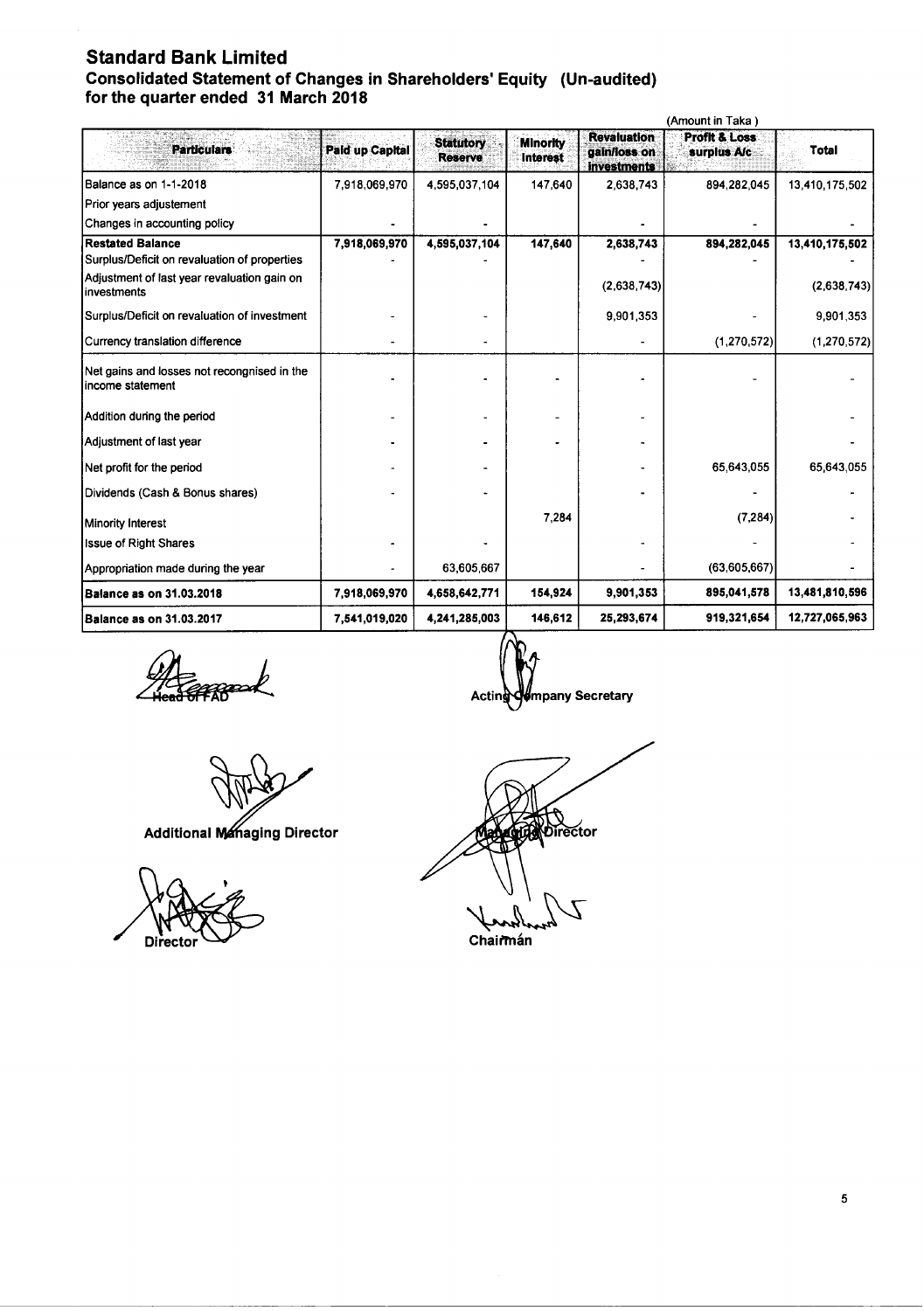## Standard Bank Limited Balance Sheet (Un-audited) As at 31 March 2018

| <b>Particulars</b>                                                                                           | <b>Amount in Taka</b>            |                                  |  |  |
|--------------------------------------------------------------------------------------------------------------|----------------------------------|----------------------------------|--|--|
|                                                                                                              | 31.03.2018                       | 31.12.2017                       |  |  |
| <b>PROPERTY &amp; ASSETS</b>                                                                                 |                                  |                                  |  |  |
| <b>CASH</b>                                                                                                  | 10,092,980,679                   | 9,695,656,305                    |  |  |
| Cash in Hand (including foreign currencies)                                                                  | 1,518,606,303                    | 1.147.961.486                    |  |  |
| Balance with Bangladesh Bank & its agent Bank (including Foreign<br>Currencies)                              | 8,574,374,375                    | 8,547,694,819                    |  |  |
| <b>BALANCE</b><br><b>WITH</b><br><b>OTHER</b><br><b>BANKS</b><br><b>AND</b><br><b>FINANCIAL INSTITUTIONS</b> | 2,813,759,374                    | 2,825,222,221                    |  |  |
| In Bangladesh                                                                                                | 2,324,054,821                    | 2,474,338,245                    |  |  |
| Outside Bangladesh                                                                                           | 489,704,554                      | 350,883,976                      |  |  |
| <b>MONEY AT CALL AND ON SHORT NOTICE</b><br><b>INVESTMENTS</b>                                               | 450,000,000                      | 450,000,000                      |  |  |
| Government                                                                                                   | 23,929,794,207<br>18,157,588,031 | 22,002,155,290<br>16,276,132,131 |  |  |
| Others                                                                                                       | 5,772,206,175                    | 5,726,023,159                    |  |  |
| <b>LOANS AND ADVANCES / INVESTMENTS</b>                                                                      | 129,369,600,938                  | 126,138,034,537                  |  |  |
| Loans, Cash Credits, Over Draft etc./ Investments                                                            | 125,601,496,413                  | 122,814,997,877                  |  |  |
| <b>Bills Purchased and Discounted</b>                                                                        | 3,768,104,526                    | 3,323,036,660                    |  |  |
| FIXED ASSETS INCLUDING PREMISES, FURNITURE & FIXTURES                                                        | 3,700,099,060                    | 3,663,777,359                    |  |  |
| <b>OTHER ASSETS</b>                                                                                          | 9,917,590,875                    | 9,360,256,438                    |  |  |
| NON-BANKING ASSETS                                                                                           |                                  |                                  |  |  |
| TOTAL ASSETS                                                                                                 | 180,273,825,133                  | 174,135,102,151                  |  |  |
|                                                                                                              |                                  |                                  |  |  |
| <b>LIABILITIES &amp; CAPITAL</b>                                                                             |                                  |                                  |  |  |
| <b>LIABILITIES</b>                                                                                           |                                  |                                  |  |  |
| Borrowings from other banks, financial institutions and agents                                               | 13,691,516,614                   | 13,424,534,006                   |  |  |
| <b>DEPOSITS AND OTHER ACCOUNTS</b>                                                                           | 139,295,128,193                  | 134,708,610,919                  |  |  |
| Current / Al-Wadeeah Deposits & Other Deposits                                                               | 17,823,366,881                   | 17,692,454,501                   |  |  |
| <b>Bills Payable</b>                                                                                         | 2,357,531,577                    | 2,671,530,602                    |  |  |
| Savings Bank / Mudaraba Savings Deposits<br>Short Term Deposits / Mudaraba Short Term Deposits               | 10,413,027,695<br>4,986,942,627  | 10,350,006,851<br>4,758,715,053  |  |  |
| Fixed Deposits / Mudaraba Term Deposits                                                                      | 95,212,239,946                   | 90,433,874,209                   |  |  |
| Deposits Under Schemes / Mudaraba Deposit Schemes                                                            | 8,502,019,467                    | 8,802,029,703                    |  |  |
| <b>OTHER LIABILITES</b>                                                                                      | 13,885,971,7 <i>31</i>           | 12,687,326,897                   |  |  |
| TOTAL LIABILITIES                                                                                            | 166,872,616,544                  | 160,820,471,822                  |  |  |
| CAPITAL / SHAREHOLDERS' EQUITY                                                                               |                                  |                                  |  |  |
| Paid-up Capital                                                                                              | 7,918,069,970                    | 7,918,069,970                    |  |  |
| <b>Statutory Reserve</b>                                                                                     | 4,658,642,771                    | 4,595,037,104                    |  |  |
| General Reserve<br><b>Revaluation Reserve on Investment</b>                                                  | 9,901,353                        | 2,638,743                        |  |  |
| Surplus in Profit and Loss Account/ Retained earnings                                                        | 814,594,495                      | 798,884,512                      |  |  |
| TOTAL SHAREHOLDERS' EQUITY                                                                                   | 13,401,208,589                   | 13,314,630,329                   |  |  |
| TOTAL LIABILITIES & SHAREHOLDERS' EQUITY                                                                     | 180,273,825,133                  | 174,135,102,151                  |  |  |
| Net Asset Value (NAV) per share                                                                              | 16.92                            | 16.82                            |  |  |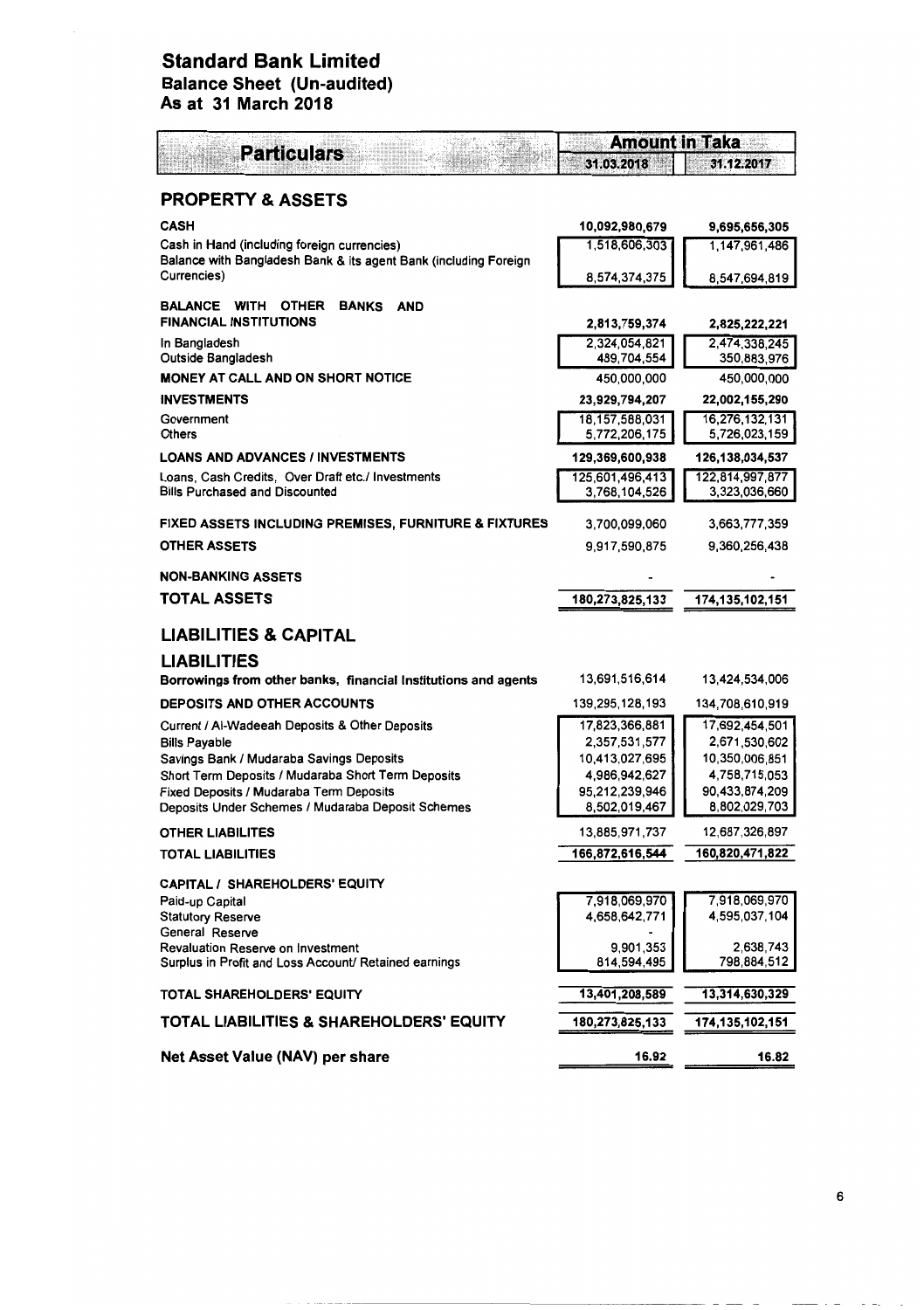### **Standard Bank Limited Balance Sheet (Un-audited) As at 31 March 2018**

| <b>Particulars</b>                                                       | <b>Amount in Taka</b> |                |  |  |
|--------------------------------------------------------------------------|-----------------------|----------------|--|--|
|                                                                          | 31.03.2018            | 31.12.2017     |  |  |
| <b>OFF-BALANCE SHEET ITEMS</b>                                           |                       |                |  |  |
| <b>CONTINGENT LIABILITIES</b>                                            |                       |                |  |  |
| <b>Acceptances and Endorsements</b>                                      | 14,899,287,526        | 15,969,566,926 |  |  |
| Letters of Guarantee                                                     | 10,968,748,096        | 10,173,507,297 |  |  |
| Irrevocable Letters of Credit                                            | 15,528,289,246        | 11,388,114,825 |  |  |
| <b>Bills for Collection</b>                                              | 4,553,091,557         | 4,388,679,552  |  |  |
| <b>Other Contingent Liabilities</b>                                      |                       |                |  |  |
| TOTAL:                                                                   | 45,949,416,424        | 41,919,868,600 |  |  |
| <b>OTHER COMMITMENTS:</b>                                                |                       |                |  |  |
| Documentary credits and short term trade-related transactions            |                       |                |  |  |
| Forward assets purchased and forward deposits placed                     |                       |                |  |  |
| Undrawn note issuance and revolving underwriting facilities              |                       |                |  |  |
| Undrawn formal standby facilities, credit lines and other<br>commitments |                       |                |  |  |

TOTAL OFF - BALANCE SHEET ITEMS 45,949,416,424

Fennack

Additional Managing Director

**Director** 

**Alt**<br>**Gibe** Director

 $\overline{\text{Chain}}$ 

41,919,868,600

Acting Company Secretary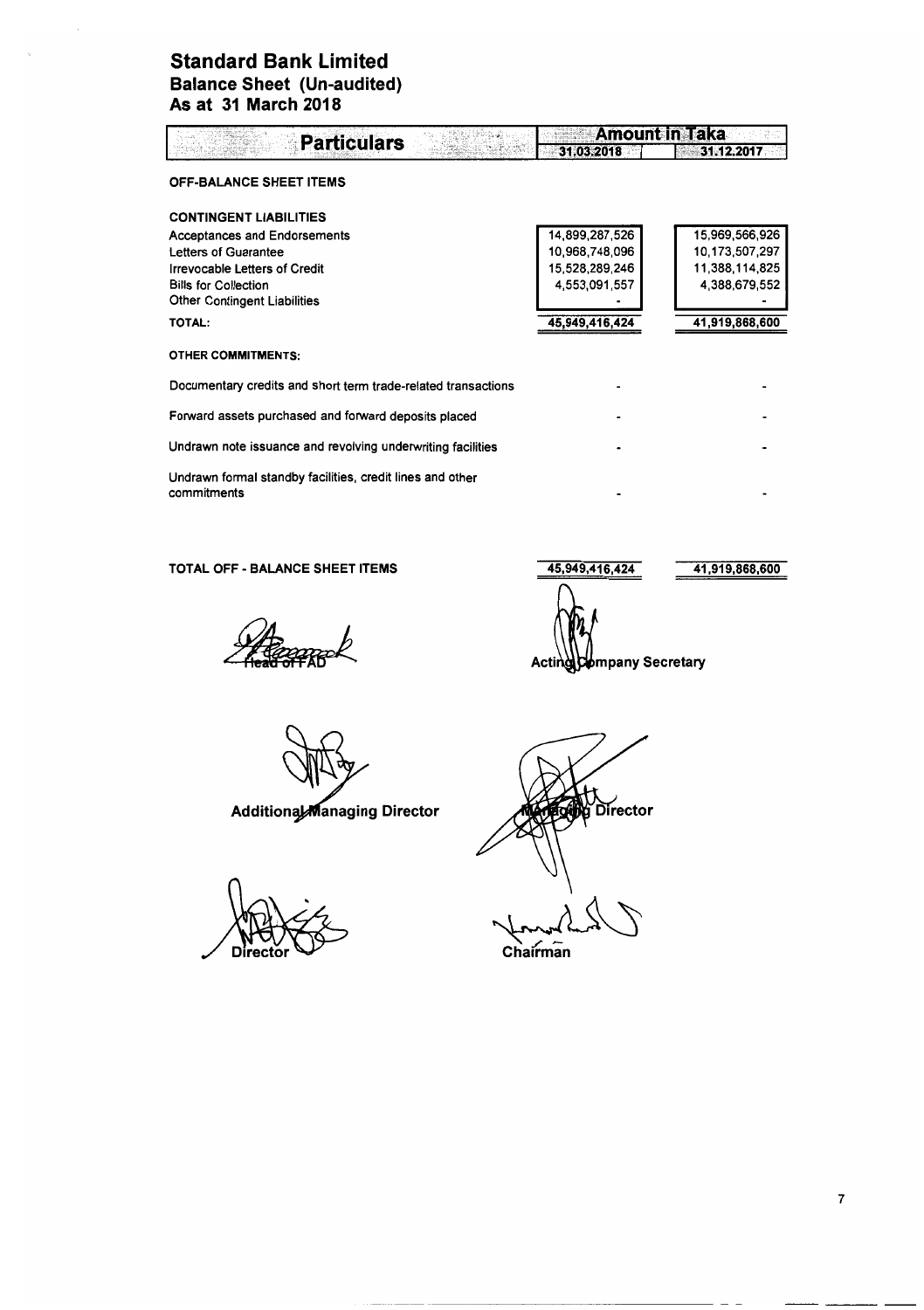### Standard Bank Limited Profit and Loss Account (Un-audited) for the quarter ended 31 March 2018

|                                                                          | <b>Amount in Taka</b>                   |                                         |  |  |
|--------------------------------------------------------------------------|-----------------------------------------|-----------------------------------------|--|--|
| <b>Particulars</b>                                                       | January , 2018 to<br><b>Mrach, 2018</b> | January , 2017 to<br><b>Mrach, 2017</b> |  |  |
| Interest Income / Profit on Investment                                   | 3.148.813.055                           | 2,469,913,684                           |  |  |
| Interest / Profit paid on Deposits & Borrowings etc.                     | 2,260,682,523                           | 1,756,450,015                           |  |  |
| Net Interest / Net Profit on Investments                                 | 888,130,532                             | 713,463,669                             |  |  |
|                                                                          |                                         |                                         |  |  |
| <b>Investment Income</b>                                                 | 328,908,146                             | 349,477,355                             |  |  |
| Commission, Exchange Earnings & Brokerage                                | 239,522,702                             | 226,329,367                             |  |  |
| <b>Other Operating Income</b>                                            | 70,648,657                              | 62,707,031                              |  |  |
|                                                                          | 639,079,505                             | 638,513,753                             |  |  |
| TOTAL OPERATING INCOME (A)                                               | 1,527,210,037                           | 1,351,977,422                           |  |  |
| Salary & Allowances                                                      | 434,762,211                             | 420,300,914                             |  |  |
| Rent, Taxes, Insurance, Electricity etc.                                 | 136,444,052                             | 115,222,426                             |  |  |
| Legal Expenses                                                           | 3,937,756                               | 3,011,846                               |  |  |
| Postage, Stamp, Telecommunication etc.                                   | 9,838,773                               | 9,052,511                               |  |  |
| Stationery, Printing, Advertisement etc.                                 | 17,259,737                              | 13,110,252                              |  |  |
| Managing Director's salary & fees                                        | 2,010,000                               | 2,010,000                               |  |  |
| Directors' Fee & Other benefits<br><b>Audit Fees</b>                     | 1,705,085                               | 2,268,098                               |  |  |
| Charges on loan losses                                                   | 2,599,033                               | 12,000,000                              |  |  |
| Depreciation and Repair of Bank's Assets                                 | 60.642.547                              | 48,128,295                              |  |  |
| <b>Other Expenses</b>                                                    | 103,933,482                             | 81,764,480                              |  |  |
| TOTAL OPERATING EXPENSES ( B )                                           | 773,132,676                             | 706,868,822                             |  |  |
| Profit / (Loss) Before Provision ( C ) = $(A - B)$                       | 754,077,361                             | 645,108,600                             |  |  |
| <b>Provision for Loans / Investments</b>                                 | 436,049,027                             | 303,841,731                             |  |  |
| <b>Specific Provision</b><br><b>General Provision</b>                    | 0.00                                    | 10,445,775                              |  |  |
| Provision for Off-Balance Sheet items                                    |                                         | 190,790                                 |  |  |
| Provision for diminution in value of investments                         |                                         |                                         |  |  |
| <b>Other Provision</b>                                                   |                                         |                                         |  |  |
| Total Provision (D)                                                      | 436,049,027                             | 314,478,296                             |  |  |
| Total Profit / (Loss) before Taxes (E)=( C - D)                          | 318,028,334                             | 330,630,304                             |  |  |
| <b>Provision for Taxation</b>                                            | 238,712,684                             | 221,486,841                             |  |  |
| Current Tax                                                              | 238,712,684                             | 221,486,841                             |  |  |
| Deferred Tax                                                             |                                         |                                         |  |  |
| Net Profit / (Loss) after Taxation :                                     | 79,315,649                              | 109,143,463                             |  |  |
| Retained earnings brought forward                                        | 798,884,512                             | 785,832,258                             |  |  |
| Net Profit available for distribution                                    | 878,200,162                             | 894,975,721                             |  |  |
| <b>Appropriations:</b>                                                   |                                         |                                         |  |  |
| <b>Statutory Reserve</b>                                                 | 63,605,667                              | 66,126,061                              |  |  |
| <b>Proposed Bonus Shares</b><br><b>Retained Earnings carried forward</b> | 814,594,495                             | 828,849,660                             |  |  |
|                                                                          |                                         |                                         |  |  |
| Earning Per Share (EPS):                                                 | 0.10                                    | 0.14                                    |  |  |
|                                                                          | Actir                                   | mpany Secretary                         |  |  |
| Additional Managing Director                                             |                                         | Director                                |  |  |
|                                                                          | Chairman                                |                                         |  |  |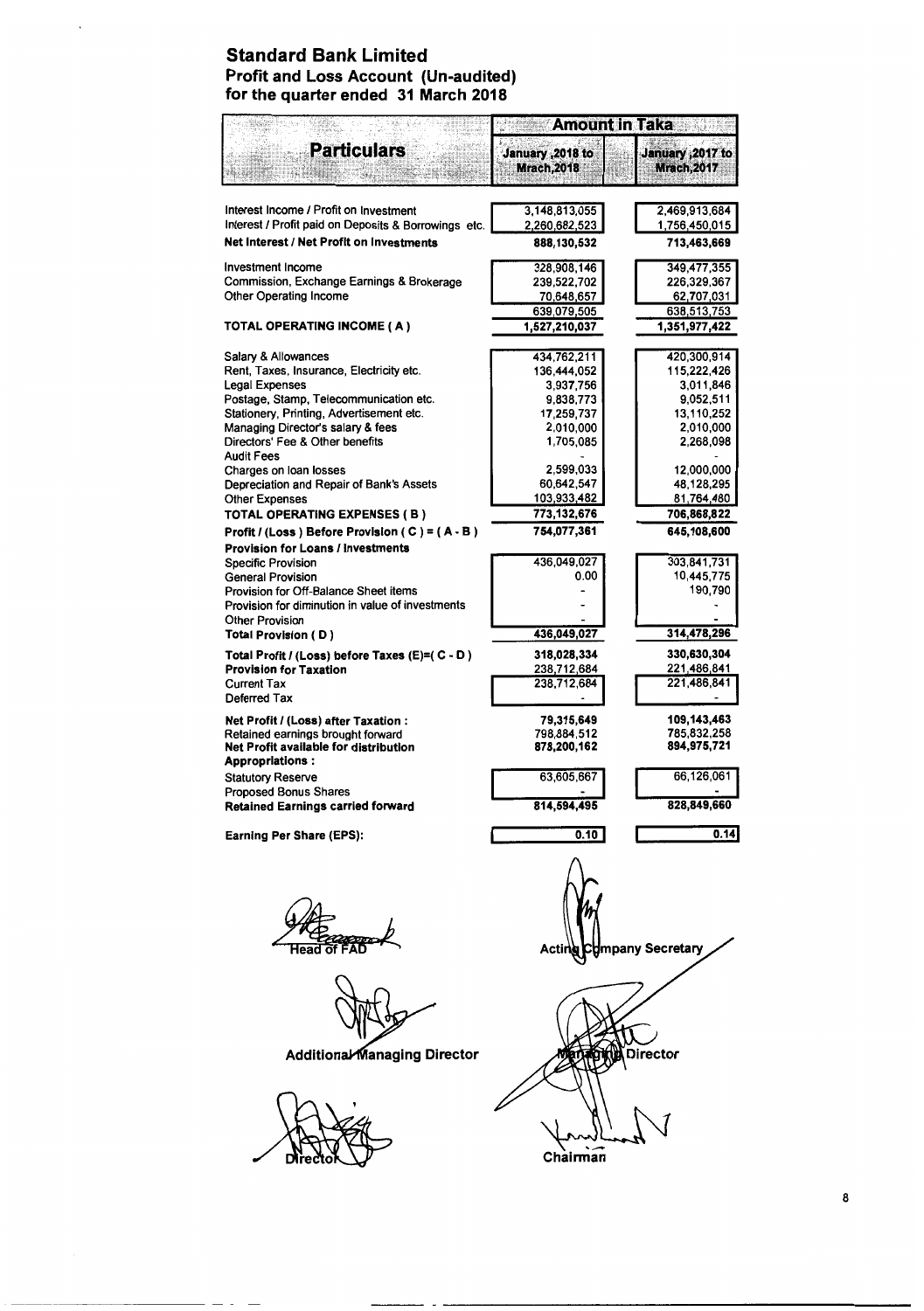#### Standard Bank Limited Cash Flow Statement (Un-audited) for the quarter ended 31 March 2018

 $\hat{\mathcal{A}}$ 

|                                                                                                       | <b>Amount in Taka</b>            |                                        |  |  |
|-------------------------------------------------------------------------------------------------------|----------------------------------|----------------------------------------|--|--|
| <b>Particulars</b>                                                                                    | January , 2018 to<br>Mrach, 2018 | January ,2017 to<br><b>Mrach, 2017</b> |  |  |
|                                                                                                       |                                  |                                        |  |  |
| A) CASH FLOW FROM OPERATING ACTIVITIES                                                                |                                  |                                        |  |  |
| Interest receipts in Cash<br>Interest payments in Cash                                                | 3,318,669,704<br>(2,360,268,870) | 2,738,488,670<br>(1,455,400,070)       |  |  |
| Dividend receipts                                                                                     | 8,697,410                        | 8,697,410                              |  |  |
| Fee and commission receipts in Cash                                                                   | 125,138,598                      | 128,931,437                            |  |  |
| Recoveries on loans previously written off<br>Cash Payments to employees                              | (436, 772, 211)                  |                                        |  |  |
| Cash Payments to suppliers                                                                            | (17, 259, 737)                   | (422, 310, 914)<br>(13, 110, 252)      |  |  |
| Income taxes paid                                                                                     | (211, 666, 941)                  | (218, 141, 200)                        |  |  |
| Receipts from other operating activities                                                              | 69,694,183                       | 73,827,140                             |  |  |
| Payments for other operating activities<br>Cash generated from operating activities before changes in | (268, 777, 451)                  | (209,963,313)                          |  |  |
| operating assets and liabilities                                                                      | 227,454,685                      | 631,018,908                            |  |  |
| Increase / (Decrease) in operating assets and liabilities                                             |                                  |                                        |  |  |
| Statutory deposits                                                                                    |                                  |                                        |  |  |
| Purchase of trading securities                                                                        | (46, 183, 016)                   | 3,492,274,730                          |  |  |
| Loans and advances to other banks<br>Loans and advances to customers                                  |                                  |                                        |  |  |
| Other assets                                                                                          | (3,231,566,401)<br>(194.297,678) | (1,306,235,689)<br>(216, 484, 972)     |  |  |
| Deposits from other banks                                                                             | (3,670,000,000)                  | (3,320,000,000)                        |  |  |
| Deposits from customers                                                                               | 8,356,103,621                    | 1.249,120,204                          |  |  |
| Other liabilities account of customers<br><b>Trading liabilities</b>                                  |                                  |                                        |  |  |
| Other liabilities                                                                                     | 266 982,608<br>473,498,596       | 718,821,146<br>111,771,770             |  |  |
|                                                                                                       | 1,954,537,729                    | 729,267,190                            |  |  |
| Net cash flow from operating activities (A)                                                           | 2,181,992,415                    | 1,360,286,097                          |  |  |
| B) CASH FLOW FROM INVESTING ACTIVITIES                                                                |                                  |                                        |  |  |
| Proceeds from sale of non-trading securities                                                          |                                  |                                        |  |  |
| Payments for Purchase of securities                                                                   |                                  |                                        |  |  |
| Purchase of property, plant & equipment                                                               | (36, 321, 701)                   | (45, 670, 974)                         |  |  |
| Sale of property, plant & equipment                                                                   |                                  | 567,805                                |  |  |
| Purchase / sale of subsidiary<br>Net cash flow from investing activities (B)                          | (36, 321, 701)                   | (45,103,169)                           |  |  |
|                                                                                                       |                                  |                                        |  |  |
| C) CASH FLOW FROM FINANCING ACTIVITIES                                                                |                                  |                                        |  |  |
| Received from issue of loan capital and debt security                                                 |                                  |                                        |  |  |
| Payments for redemption of loan capital and debt security                                             |                                  |                                        |  |  |
| Receipts from issue of ordinary shares                                                                |                                  |                                        |  |  |
| Dividends paid<br>Net Cash flow from financing activities (C)                                         |                                  |                                        |  |  |
|                                                                                                       |                                  |                                        |  |  |
| O) NET INCREASE/(OECREASE) IN CASH AND CASH EQUIVALENTS (A+B+C)                                       | 2,145,670,713                    | 1,315,182,928                          |  |  |
| E) EFFECTS OF EXCHANGE RATE CHANGES ON CASH AND CASH EQUIVALENTS                                      | 114,384,104                      | 97,397,930                             |  |  |
| F) CASH AND CASH EQUIVALENTS AT BEGINNING OF THE YEAR                                                 | 29,244,371,914                   | 25,297,497,715                         |  |  |
| G) CASH AND CASH EQUIVALENTS AT END OF THE YEAR (D+E+F)                                               | 31,504,426,731                   | 26,710,078,573                         |  |  |
| CASH AND CASH EQUIVALENTS AT END OF THE YEAR                                                          |                                  |                                        |  |  |
| Cash in hand (including foreign currencies)                                                           | 1,518,606,303                    | 1,002,367,789                          |  |  |
| Balance with Bangladesh Bank and its agent bank(s)(including foreign                                  | 8,574,374,375                    | 7,789,630,770                          |  |  |
| currencies)                                                                                           |                                  |                                        |  |  |
| Balance with other Banks and financial institutions Note-4<br>Money at Call and Short Notice          | 2,813,759,374<br>450,000,000     | 1,072,725,711<br>980,000,000           |  |  |
| Govt. Security/Reverse repo (Less:Revaluation Reserve on Investment)                                  | 18 144,702,578                   | 15,861,088,503                         |  |  |
| Prize Bonds                                                                                           | 2,984,100                        | 4,265,800                              |  |  |
|                                                                                                       | 31,504,426,731                   | <u>26,710,078,573</u>                  |  |  |
| Net Operating Cash Flows (NOCF) per Share                                                             | 2.76                             | 1.72                                   |  |  |
|                                                                                                       |                                  |                                        |  |  |
|                                                                                                       |                                  |                                        |  |  |
|                                                                                                       |                                  |                                        |  |  |
| Act                                                                                                   | npany Secretary                  |                                        |  |  |
|                                                                                                       |                                  |                                        |  |  |
|                                                                                                       |                                  |                                        |  |  |
|                                                                                                       |                                  |                                        |  |  |
|                                                                                                       |                                  |                                        |  |  |
|                                                                                                       |                                  |                                        |  |  |
| <b>Additional Managing Director</b>                                                                   | rector                           |                                        |  |  |
|                                                                                                       |                                  |                                        |  |  |
|                                                                                                       |                                  |                                        |  |  |
|                                                                                                       |                                  |                                        |  |  |
|                                                                                                       |                                  |                                        |  |  |
| Chairman<br>Directo                                                                                   |                                  |                                        |  |  |
|                                                                                                       |                                  |                                        |  |  |

9

 $\overline{\phantom{a}}$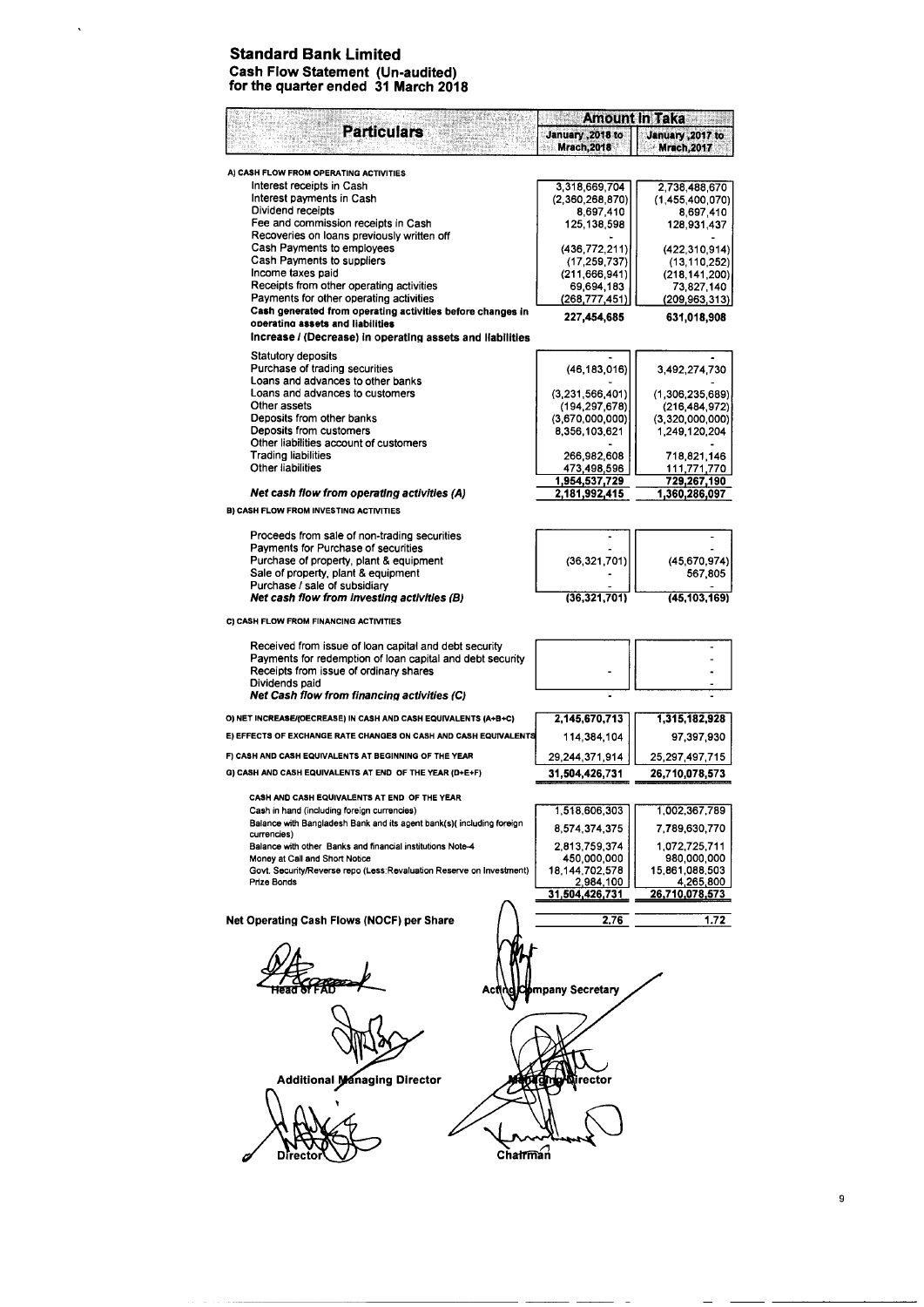### **Standard Bank Limited Statement of Changes in Shareholders' Equity (Un-audited) for the quarter ended 31 March 2018**

| (Amount in Taka i                                               |                        |                                    |                                  |                                                          |                                         |                |
|-----------------------------------------------------------------|------------------------|------------------------------------|----------------------------------|----------------------------------------------------------|-----------------------------------------|----------------|
| <b>Particulars</b>                                              | <b>Paid up Capital</b> | <b>Statutory</b><br><b>Reserve</b> | <b>General</b><br><b>Reserve</b> | <b>Revaluation</b><br>gain/loss on<br><b>Investments</b> | <b>Profit &amp; Loss</b><br>surplus A/c | Total          |
| Balance as on 1-1-2018                                          | 7,918,069,970          | 4,595,037,104                      |                                  | 2,638,743                                                | 798.884.512                             | 13,314,630,329 |
| Changes in accounting policy                                    |                        |                                    |                                  |                                                          |                                         |                |
| <b>Restated Balance</b>                                         | 7,918,069,970          | 4,595,037,104                      | $\blacksquare$                   | 2,638,743                                                | 798,884,512                             | 13,314,630,329 |
| Surplus/Deficit on revaluation of properties                    |                        |                                    |                                  |                                                          |                                         |                |
| Adjustment of last year revaluation gain on investments         |                        |                                    |                                  | (2,638,743)                                              |                                         | (2.638,743)    |
| Surplus/Deficit on revaluation of investment                    |                        |                                    |                                  | 9 901 353                                                |                                         | 9,901,353      |
| Currency translation difference                                 |                        |                                    |                                  |                                                          |                                         |                |
| Net gains and losses not recongnised in the income<br>statement |                        |                                    |                                  |                                                          |                                         |                |
| Adjustment of last year                                         |                        |                                    |                                  |                                                          |                                         |                |
| Net profit for the period                                       |                        |                                    |                                  |                                                          | 79,315,649                              | 79.315.649     |
| Dividends from SBL Capital Management Ltd                       |                        |                                    |                                  |                                                          |                                         |                |
| Dividends from SBL Securities Ltd                               |                        |                                    |                                  |                                                          |                                         |                |
| Dividends (Cash & Bonus shares)                                 |                        |                                    |                                  |                                                          |                                         |                |
| <b>Issue of Right Shares</b>                                    |                        |                                    |                                  |                                                          |                                         |                |
| Appropriation made during the year                              |                        | 63,605,667                         |                                  |                                                          | (63,605,667)                            |                |
| <b>Balance as on 31.03.2018</b>                                 | 7,918,069,970          | 4,658,642,771                      |                                  | 9,901,353                                                | 814,594,495                             | 13,401,208,589 |
| <b>Balance as on 31.03.2017</b>                                 | 7.541,019,020          | 4,241,285,003                      | ۰                                | 25,293,674                                               | 828,849,660                             | 12,636,447,357 |

**SARRO** 

**Additional Managing Director** 



Acting of mpany Secretary

Director "'-~ Chairman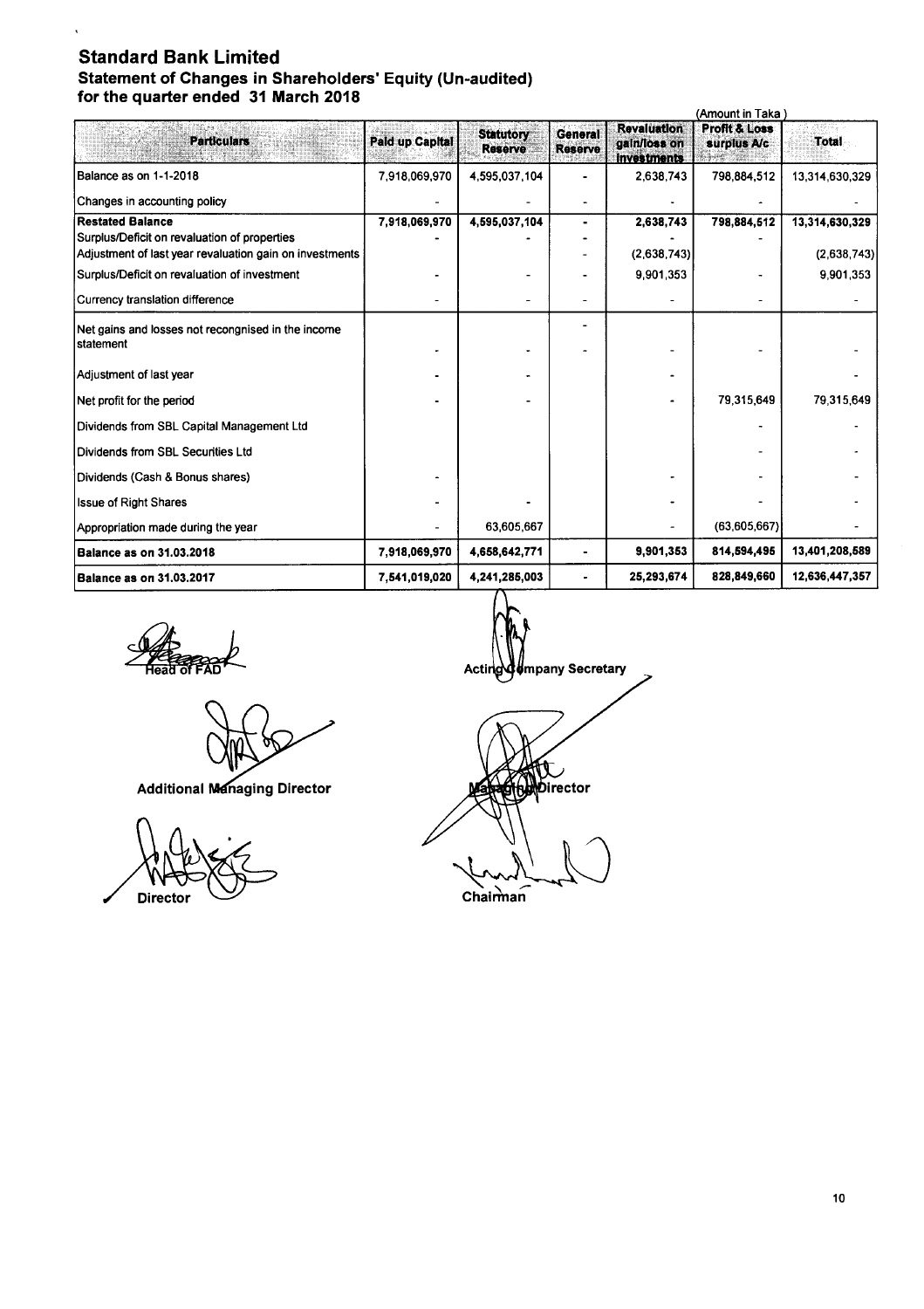#### 1. lEGAL STATUS AND NATURE OF THE COMPANY

Standard Bank Limited was incorporated in Bangladesh as a Public Limited Company with limited liability under the Companies Act, 1994 on 11th May 1999 and commenced commercial operation on  $3<sup>rd</sup>$  June 1999. The Bank went for the public issue of shares in 2003 and its shares are listed with Dhaka Stock Exchange and Chittagong Stock Exchange.Now it has 125 Branches all over Bangladesh.

The commercial banking activities of the Bank encompass a wide range of services including accepting deposits, making loans, discounting bills, conducting money transfer and foreign exchange transactions and performing other related services such as safe keeping, collections, issuing guarantees, acceptances and letters of credit.

#### a) Conventional Banking:

The principal activities of the bank are to provide all kinds of commercial banking services to its customers through its branches & SME Centers.

#### b) Islamic Banking:

The Bank operates Islamic banking in two branches designated for this purpose in complying with the rules of islamic shariah.A separate balance sheet, income statement as recommended by the Central Shariah Board for Islamic Banking in Bangladesh.

#### c) Off-Shore Banking Unit (OBU)

The Bank obtained Off-shore Banking Unit Permission vide Letter No. BRPD *(P-3)744(110)/2010-839* dated June 11, 2010 and commenced operation on June 23, 2015. The Off-shore Banking Unit is governed under the rules and guidelines of Bangladesh Bank. The principal activities of the Unit are to provide all kinds of commercial banking services to its customers in foreign currencies approved by the Bangladesh Bank.

#### 1.1 Subsidiary Companies

#### 1.1(a) SBl Capital Management Ltd(SCMl):

The Bank obtained permission to embark upon Merchant banking from the Bangladesh Securities and Exchange Commission(SEC) vide its certificate no. *SEC/Reg/MB/SUB/13/2010/529* dated January 05 ,2011 Under the Securities and Exchange Commission Act, 1993. The main objectives of the Company are to carry out the business of full fledged merchant banking activities like issue management, portfolio management, underwriting, corporate advisory services etc

#### 1.1(b) Standard Excahnge Company (UK) Limited

Bangladesh Bank vide their letter No.BRPD(M) 204/15/2009-18 Dated 15<sup>th</sup> February 2009 has accorded approval to the bank for opening a fully owned subsidiary company in the name and style of Standard Excahnge company (UK) Limited. The company was incorporated 19th June,2009 under the Companies Act 2006 of UK with the registration number 06851946 as private company limited by shares. The registered office is located at 101 whitechapel Road London. The main activities of the exchange house are to carry on the remittance business and to undertake and participate in transactions, activities and operation commonly carried on or undertaken by remittance and exchange houses.

#### 1.1(c) Standard Co (USA) Inc.DBA : Standard Express:

Bangladesh Bank vide their letter No. BRPD(M) *204/15/2009-116* Dated 27'h October 2009 has accorded approval to the bank for opening a fully owned subsidiary company in the name and style of Standard Co (USA) Inc.DBA : Standard Express, in short we presented "Standard Express (USA) Ltd.The company was incorporated 1<sup>st</sup> February,2010 with the registration number 27-2118554 as private company limited by shares. The registered office is located at 37-22 73rd street #2B Jackson heights, New York. The main activities of the exchange house are to carry on the remittance business and to undertake and participate in transactions, activities and operation commonly carried on or undertaken by remittance and exchange houses.

#### 1.1(d) Standard Bank Securities Limited

Standard Bank Securities Limited was incorporated on November,22,2012 as a public limited company under the Companies Act 1994 vide certificate of incorporation no. C-105725/12.Standard Bank Securities Limited become member of Dhaka Stock Exchange Limited for brokerage transaction.Standard Bank Securities Limited commenced its operation from 21 June,2013. The main objectives of the company is to carry on the business of stock broker Istock dealer and other related business in connection with the dealing of listed securities. Other obectives of the company are to buy,sell, hold or otherwise acquire or invest the capital of the company in shares,stocks and fixed income securities etc.

#### 2. SIGNIFICANT ACCOUNTING POLICIES Basis of Preparation for Financial Statements

The Financial statements of the Bank are made upto 31st March 2018 and are prepared under the historical cost convention and in accordance with the "First Schedule (Sec-38) of the Bank Companies Act, 1991, BRPD Circular # 14 dated 25 June 2003, other Bangladesh Bank Circulars, International Accounting Standards and International Financial Reporting Standards adopted by the Institute of Chartered Accountants of Bangladesh, Companies Act, 1994, the Securities and Exchange Rules 1987, Dhaka & Chittagong Stock Exchange Listing Regulations and other laws and rules applicable in Bangladesh.ln case of the requirement of Bangladesh Bank differs with those of BAS/BFRS , the requirement of Bangladesh Bank have been applied"